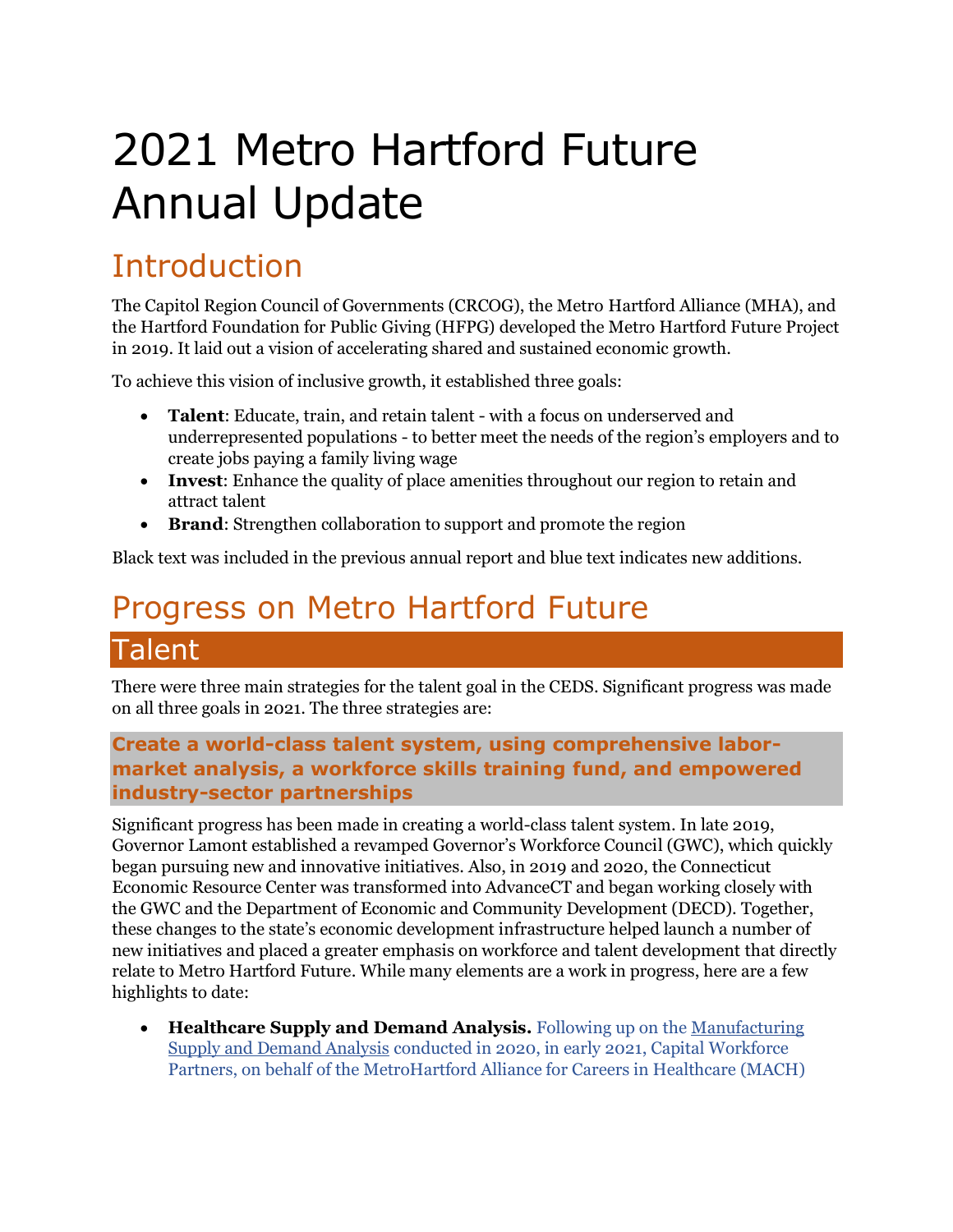Regional Sector Partnership and the Capital Area Pipeline Partnership, commissioned a study of supply and demand for critical occupations in the Healthcare sector.

• **Next Generation Industry Sector Partnerships**. In mid-2021, Capital Workforce Partners and the MetroHartford Alliance co-convened the launch of the Capital Area Tech Partnership (CATP), a Next Generation IT/Technology Regional Sector Partnership. CATP comprises around 40 IT/technology businesses in the Capital area, and is led by representatives from Stanley Black and Decker, Infosys, Accenture, Cognizant, and other major companies. CATP employers have catalyzed \$3.1 million in skills training investments from the CT Department of Economic and Community Development's Tech Talent Fund with employment outcomes targeted for over 250 individuals.

In collaboration with the Workforce Solutions Collaborative of Metro Hartford, Capital Workforce Partners launched a Transportation, Distribution, and Logistics (TDL) Regional Sector Partnership in late 2021.

#### **Significantly increase the supply of talent for high-opportunity industries using a dual-track training model that provides workbased learning, aligned classroom learning, and valuable credentials/credit for students**

In early 2019, Capital Workforce Partners (CWP) established the Capital Area Pipeline Partnership (CAPP) in response to the state's Apprenticeship Connecticut Initiative (ACI). In an introductory e-mail to CAPP, CWP states: "This regional pipeline skills training initiative will coordinate the efforts of a broad array of partners across North Central Connecticut to provide an employer-responsive mix of customized work-based learning, dual-track, pre-apprentice, apprenticeship and certificate-focused skills training and support services to targeted young adults and high school students."

As part of this initiative, CWP was awarded \$2.2 million in funding from the CT Department of Labor. The funding will be used to Pre-Apprenticeship and industry credential-based training over the next four years in the North Central region for 474 individuals in the Manufacturing, Healthcare, and Construction sectors. 150 in-school youth and 140 adults will be trained in the Manufacturing sector, 124 adults will be trained in the Healthcare sector, and 60 adults will be trained in the Construction sector. Training will be provided by a number of educational partners, including Goodwin University, CT Community Colleges, and high schools.

In 2021, the \$2.2 million Apprenticeship CT Initiative designed through CAPP has been leveraged to support an additional skills training investment of \$1.6 million in Coronavirus Relief Funds (CRF) to Capital Workforce Partners. These funds, administered by the CT Office of Workforce Strategy and CT Department of Economic and Community Development, were targeted at industry sectors including Healthcare, Manufacturing, Transportation, Construction, and Energy Efficiency.

**Hartford Work Based Learning Network (H-WBLN).** The H-WBLN, a collaboration between Capital Workforce Partners, Achieve Hartford, City of Hartford, Hartford Public Schools, and a dozen education and community-based organizations, received a \$250,000 JP Morgan Chase grant to further develop dual track, work-based learning programming and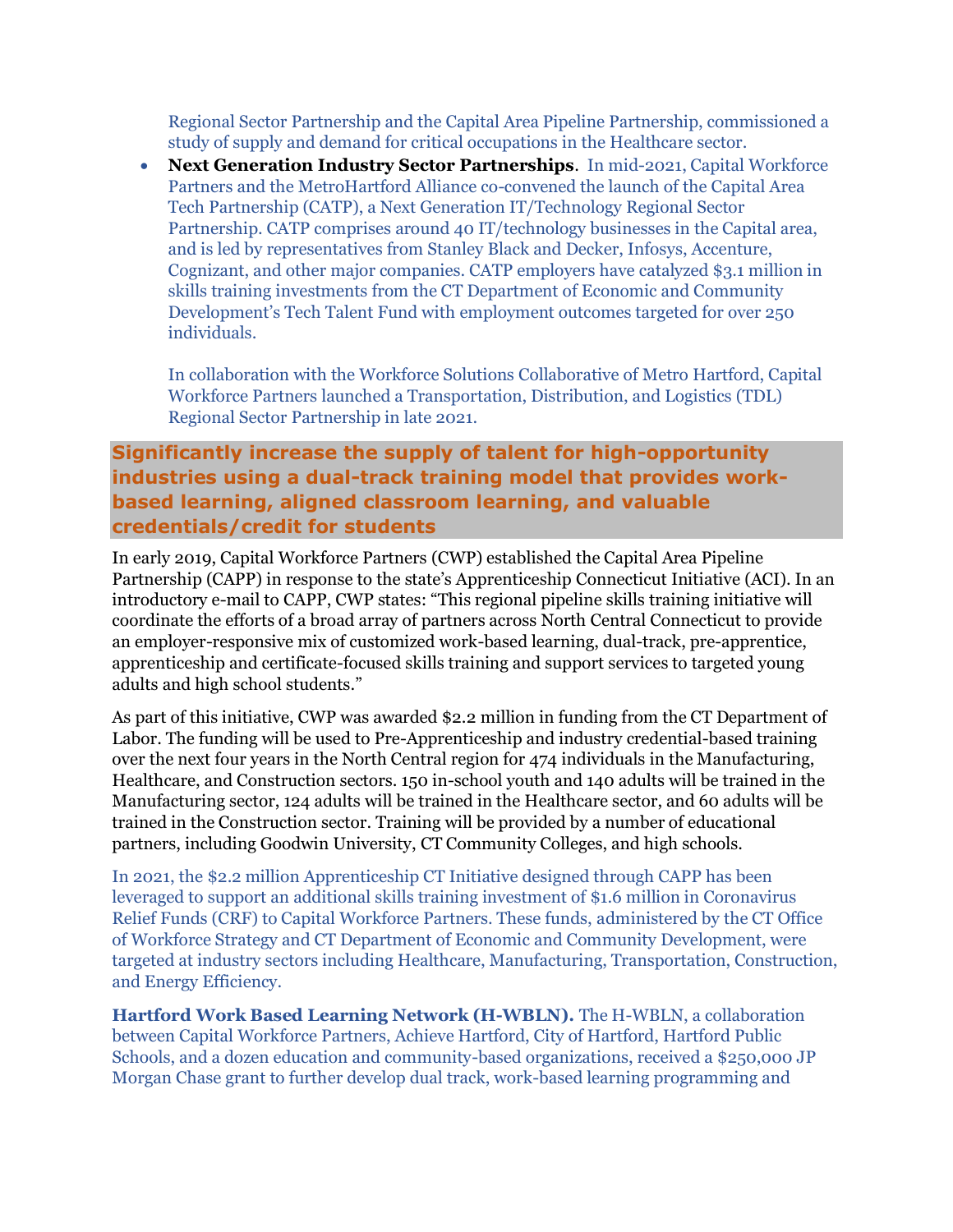systems building efforts. These strategies are targeted to in-school youth and Opportunity Youth and prioritize career pathways development

#### **Retain talent by connecting college graduates to employers**

Retaining college-educated talent was a major goal of the CEDS as the region, and the state, tend to lag other states in this important metric. For a variety of reasons, the state has had a difficult time holding on to the talent it produces at its world-class higher education institutions. The CEDS identified the Campus Philly model as a promising best practice.

Progress toward bringing that model to Connecticut included:

The retention of higher education graduates from Connecticut-based colleges and universities was identified as one of 19 strategies by the Governor's Workforce Council, with the overall goal of building upon the state's talent pool. AdvanceCT was charged with leading the CampusCT initiative with the release of the Governor's Workforce Council Strategic Plan in October 2020.

After a best practice review of national retention programs and consulting with peer organization Campus Philly, the focus of the CampusCT initiative in the Spring of 2021 involved raising awareness of the challenge and initiative with higher education partners and employers, coupled with a search for a vendor to create the mobile platform. With vendor, UpperCampus, secured in July work began on developing the CampusCT mobile platform and the app was launched in September.

During the Fall of 2021 AdvanceCT held scores of formal presentations with higher ed and employers. To date we have 10 employers currently providing content on the app, with 9 employers in progress. We have provided an overview of the initiative to 26 out of the 32 higher education institutions identified. Seven schools are currently participating, reflecting an approximate enrollment of 32,000, with another 5 schools representing 60,000 students coming on board in January.

AdvanceCT participated in several school-based career fairs in the Fall to introduce the initiative and co-hosted a social holiday mixer with HYPE - Hartford Young Professionals & Entrepreneurs.

2022 plans include the launch of a student-led ambassador council to foster a student-driven event and career exploration experience.



#### **Next Steps**

- Continue studying workforce supply and demand
- Continue working to strengthen Industry Sector Partnerships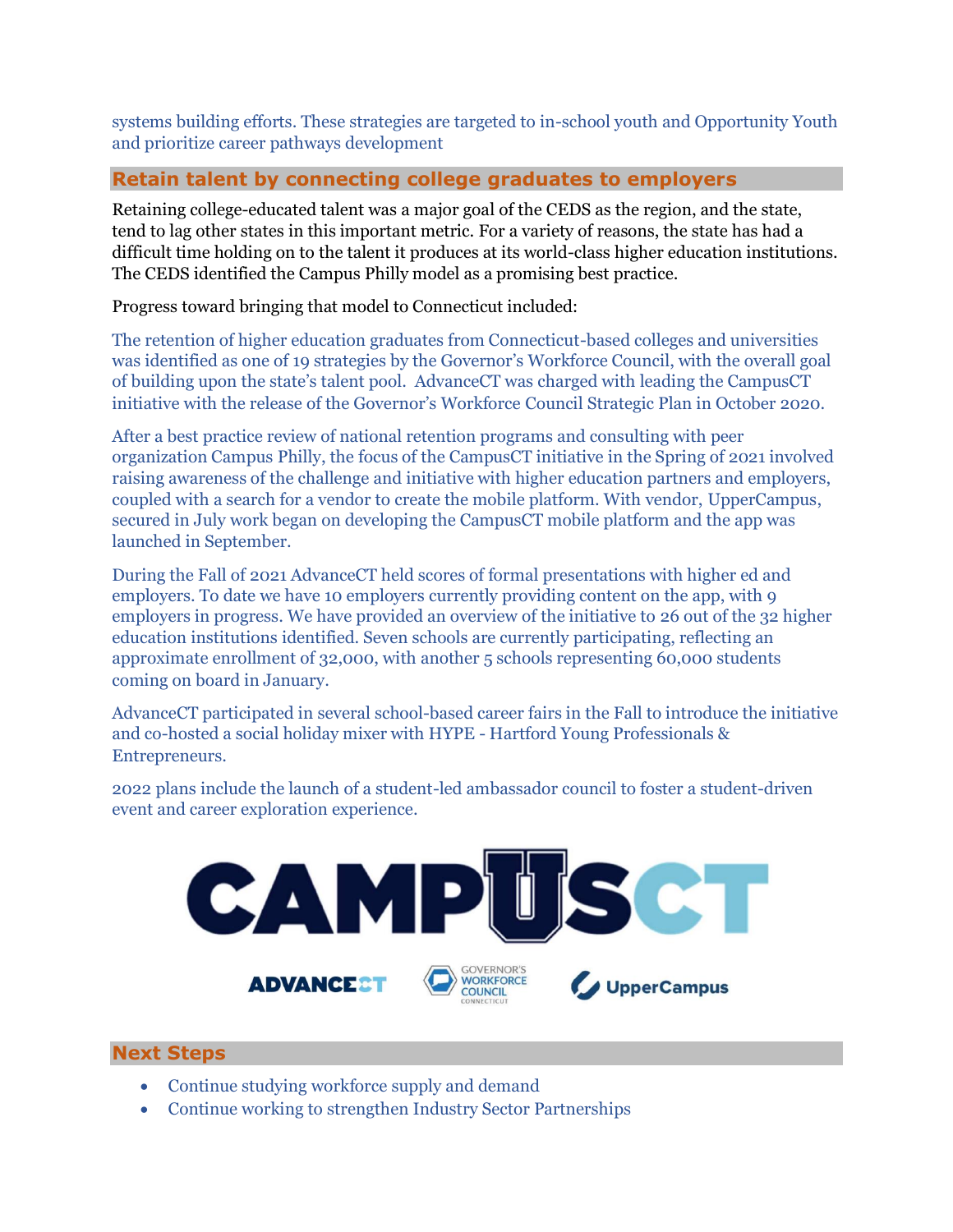- Continue advocating for a flexible workforce skills training fund
- Continue advocating for additional funding for dual track programs
- Continue supporting CampusCT

### Invest

The invest goal of the CEDS had one primary strategy and three long-term strategies. Progress is listed below.

#### **Create a regional investment fund to drive investment in quality of place assets**

While this was listed as the main strategy for the "Invest" goal, no significant progress was made during 2021. Due to uncertainties with state funding as well as financial pressures caused by the COVID-19 pandemic, pursuing this strategy was deferred.

The idea of supporting regional quality of place assets is alive and well though. In 2021, Riverfront Recapture contacted CRCOG to begin work on a grant application to support some new regional park assets. Riverfront Recapture plans to apply to the EDA's Travel, Tourism, and Outdoor Recreation program authorized as part of the American Rescue Plan.

#### **Increase connectivity within and outside of the metropolitan region**

Progress toward this strategy was made on two fronts during 2021.

• **CRCOG completed an economic impact study of a Boston rail connection:** The Massachusetts Department of Transportation began studying the feasibility of establishing higher-quality passenger rail service between Pittsfield, Springfield, Worcester, and Boston in 2018. The study did not include a complete economic impact assessment as one of its tasks. In 2021, CRCOG completed an economic impact study of the proposed connection, looking at far-ranging impacts job creation and real estate development throughout the corridor. The EIS showed a very strong return on investment (up to 10 to 1). It was released to the public at an event hosted by Congressman Neal (of Massachusetts) and Congressman Larson (of Connecticut).

CRCOG conducted a follow-up study 2021. That study took another look at ridership figures in the MassDOT study. Using an alternative ridership model, with different assumptions regarding potential riders from Connecticut, the study showed a significant increase in potential ridership, nearly 40%. While the study was only done at a "sketch" level, the revised ridership estimates have led to increased calls for MassDOT to reconsider the service. CRCOG continued to share the results of both of these studies with member of the congressional delegations in both Connecticut and Massachusetts.

• **CRCOG initiated a Capital Region Transit Priority Corridors Implementation Strategy Study:** CRCOG initiated its Transit Priority Corridors Study, also known as Metro Hartford Rapid Routes, in December 2020. The purpose of this study is to identify transit priority measures to improve the speed and reliability of transit services in six major Metro Hartford corridors. A consultant team led by Nelson\Nygaard is assisting with the effort. CRCOG assembled a Working Group made up of representatives from CTDOT, CTtransit, Hartford, and East Hartford. This group met twice virtually and also attended an in-person corridors tour and alternatives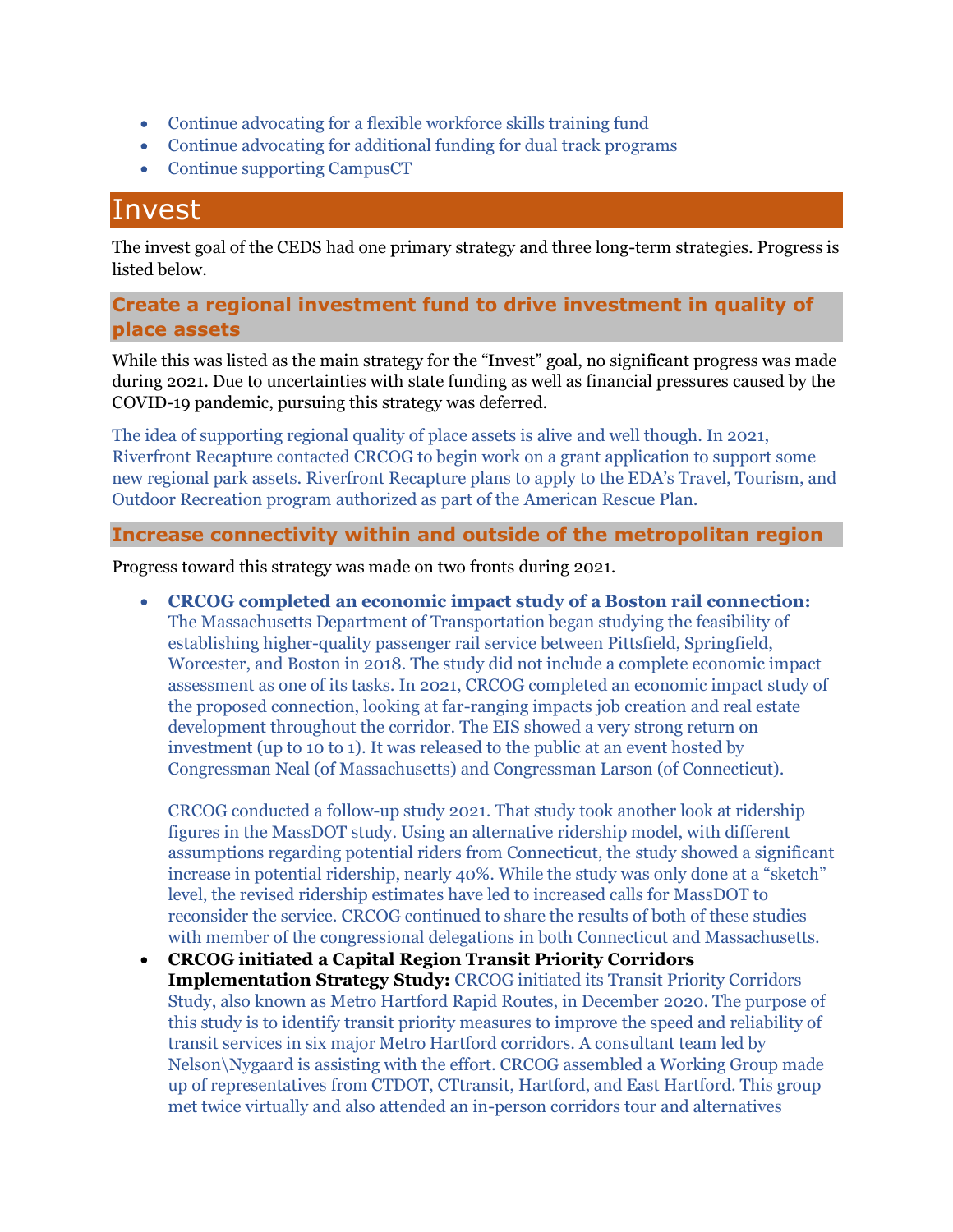development workshop. A larger Technical Advisory Committee, which includes Working Group members as well as additional stakeholders, also met twice in 2021. To date, the Study Team has developed a Review of Plans and Studies; an Existing Conditions and Corridor Selection document; and a Corridor Evaluations Memo. The Study Team also conducted an active transportation audit of approximately 50 bus stop locations within the corridors. These efforts informed the development of improvement options for each corridor. These improvements were reviewed by the Working Group and Technical Advisory Committee, and their feedback will be incorporated. For public engagement, the Study Team developed a website and virtual meeting room [\(www.metrohartfordrapidroutes.com\)](http://www.metrohartfordrapidroutes.com/), conducted a survey, and held virtual public meetings. Additional public presentations as well as in-person engagement at highridership locations are anticipated for early 2022.

#### **Support investments in the metropolitan region's downtowns**

While many studies on Transit-Oriented Development had previously been completed in the metropolitan area, CRCOG identified one gap and initiated a study to fill that gap:

• **TOD Roles, Visioning, Viability, and Tools Analysis Study**: In 2021, CRCOG initiated a more fine-grained look at advancing TOD in the region. The primary task in the study is to identify sites in each of the towns that may be ready for development, then look at their financial viability. The study is looking at existing zoning and visions for the sites, then performing a market feasibility analysis to determine how realistic that development is. A real estate analysis firm is being brought in to make this determination and developers will be consulted to determine market appetite. The study is underway and as of January 2022, initial site visits have been conducted and the first meeting of the study advisory committee has been held. The study should wrap up at the end of Summer 2022.

#### **Continue making sites ready for development**

Within this strategy, two recommendations were made. One was to continue pursuing funding for brownfields assessment and remediation. The other was to pursue funding for infrastructure projects that will make sites more attractive for development. Two notable examples of progress include:

- **2020 Regional Brownfields Assessment Grant**: In 2020 CRCOG was awarded a \$300,000 grant from the EPA to fund brownfields assessments in the region. As of January 2022, CRCOG had selected a consultant to assist with this project. CRCOG also issued a solicitation to the towns for assistance through the program. CRCOG is currently working with potential applicants to identify projects. The funding will assist towns with assessing properties and planning for redevelopment.
- **East Hartford/Goodwin University Drainage Improvements**: In 2020 the Town of East Hartford prepared a grant application for funding from the EDA to improve drainage along Main Street. The area is slated for redevelopment as part of Goodwin University's Campus Master Plan. This development is currently prevented by flooding issues in the area. While EDA funding was not awarded to the project, the town is seeking alternative funding sources for the project and expects to be able to get the project underway.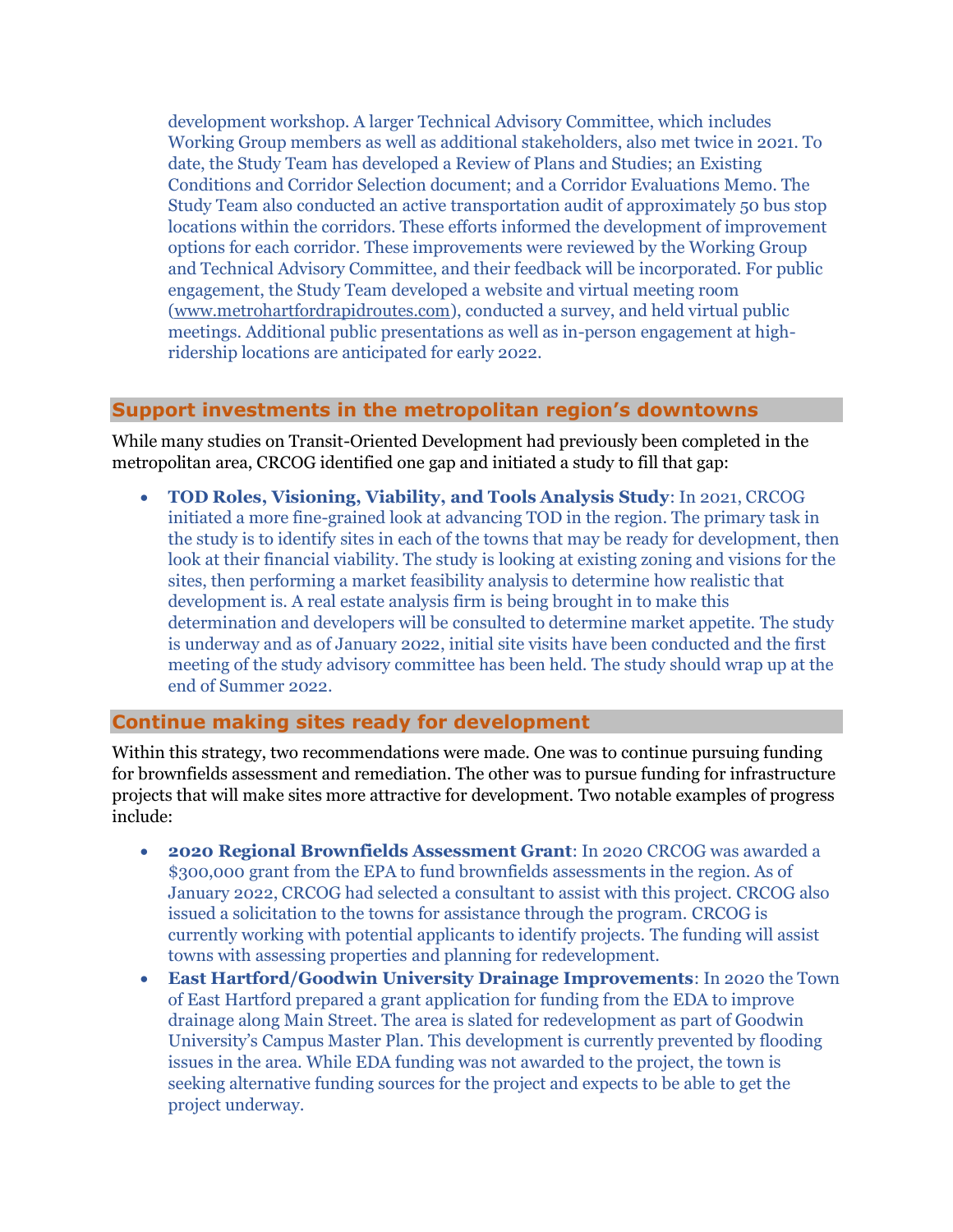#### **Next Steps**

- Continue exploring options for creating a regional investment fund
- Continue advocating for East-West Rail connection to Boston
- Finish Transit Priority Corridors Implementation Strategy
- Explore opportunities from the Bipartisan Infrastructure Law
- Complete TOD Roles, Visioning, Viability, and Tools Analysis Study (scheduled for August 2022)
- Continue pursuing funding through the Connecticut Department of Economic and Community Development and the federal Environmental Protection Agency
- Continue submitting grant applications for improvements to sites and areas

## Brand

The Brand goal of the CEDS focused on increasing awareness of Hartford as a prime location to relocate businesses, as well as a location to start new ones.

#### **Create a coordinated, regional approach to business retention, expansion, and attraction.**

In 2019 and 2020, the MetroHartford Alliance began a renewed push to market the region and attract investment. In part funded by a \$1 million DECD grant for 2020 and 2021, the Alliance is undertaking the following activities:

- Developing a talent attraction website
- Developing a branding and marketing campaign
- Sponsoring events such as the Insurance Capital Summit
- Staffing trade show booths
- Paid advertising
- Lead generation
- Others

This work has had a measurable impact in 2020 and 2021. A few highlights include:

- \$290 million in total capital investment
- 2,179 new jobs in the metropolitan region
- Twelve recruitment "wins"
- 400 jobs retained
- 486 local business assists

#### **Scale efforts to support high-opportunity sectors through entrepreneurship.**

This strategy relies on the existing successes the region has experienced with sector-based entrepreneurial support systems. Existing business accelerators in high-opportunity sectors are showing successes. These include Stanley + Techstars and Hartford InsurTech. Coworking spaces and incubators include reSET and Upward Hartford. Additional progress includes:

• Digital Health CT launched in November 2019 (partnership between Hartford HealthCare, Trinity, and UConn). This provides support for healthcare startups.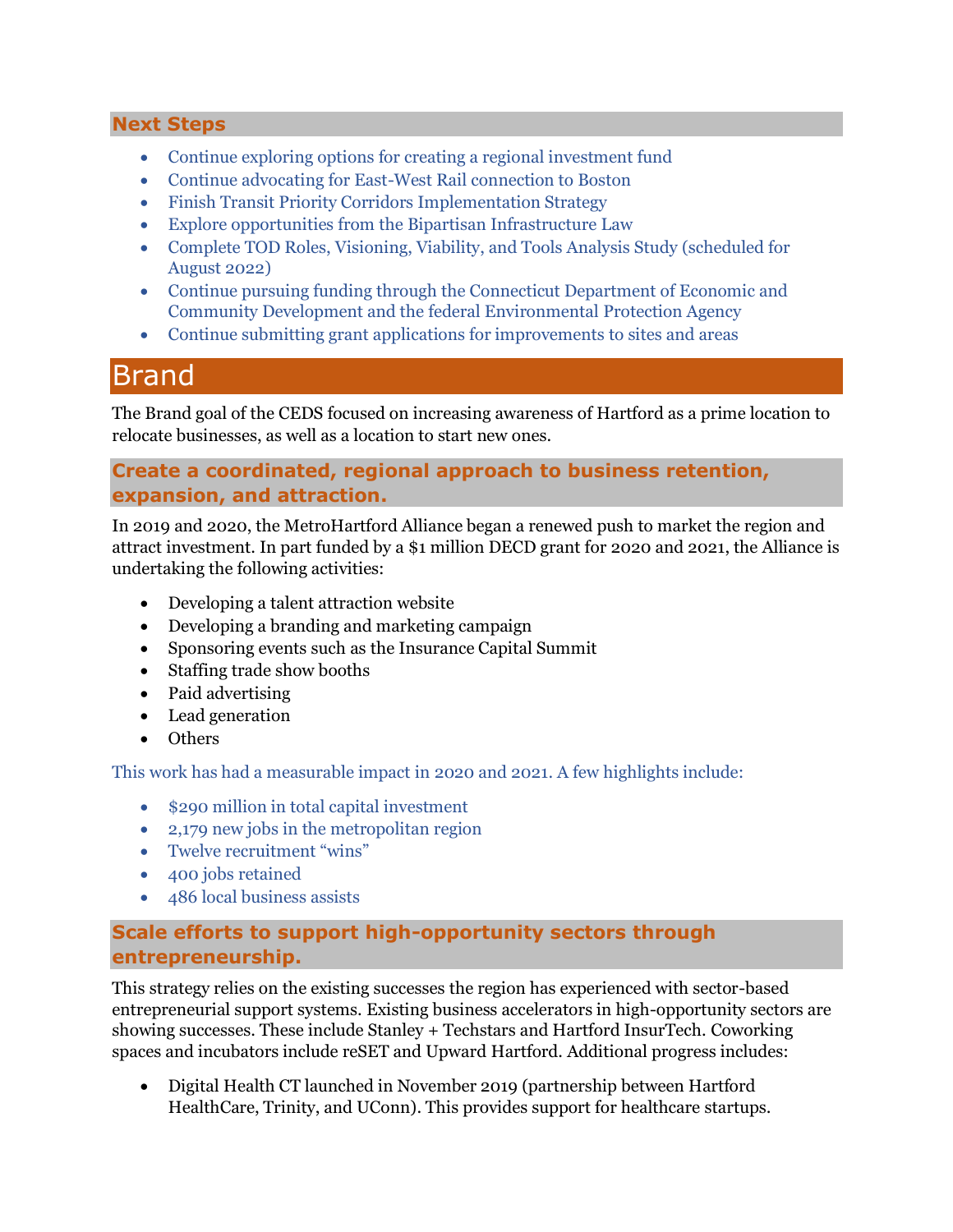• Launc[H] (innovation places) received \$2.8 million in year 3 funding from the state.

One disappointing development was the discontinuation of the Hartford InsurTech Hub, run in partnership with Startupbootcamp. After three years in existence, the funders of the program decided to hold off on the fourth year due to uncertainty caused by COVID-19.

One bright spot is 2021 was that CRCOG received a grant from the Economic Development Administration, through the Connecticut Department of Economic and Community Development, to, among other activities noted later, hold a series of webinars and entrepreneurial meetups. \$75,000 was allocated to this project.

Additionally, statewide, the General Assembly authorized \$64 million over four years for the Innovation Places program. This funding will be used to recapitalize innovation places projects such as Hartford's Launc[h].

Finally, the state launched a \$100 million competitive grant program called Innovation Corridors. This program seeks to leverage private sector investments in physical developments aimed at increasing entrepreneurship and innovation.

#### **Next Steps**

- Support MHA's branding and recruitment efforts with information
- Help evaluate the results of MHA's efforts
- Work with legislators to continue allocating funds to support accelerators and incubators.
- Hire a consultant for the webinar and entrepreneurial meetup project.

## Next Steps for Metro Hartford Future

Despite the many disruptions caused by the COVID-19 pandemic in 2021, a significant amount of work was initiated. In fact, significant progress was made on most of the primary strategies in the CEDS.

In addition to continuing with the studies and initiatives described above, staff recommends the following:

- Update the CEDS to address the COVID-19 pandemic using a \$90,000 grant from the EDA. (scheduled to be completed by December 31, 2022)
- Provide technical support services to small businesses using a \$110,000 grant from the EDA. (scheduled to be completed by August 31, 2023)
- Hire a recovery coordinator to assist with identifying unmet needs in the region related to the COVID-19 pandemic using a \$100,000 grant from the EDA. (scheduled to be completed by August 31, 2023)